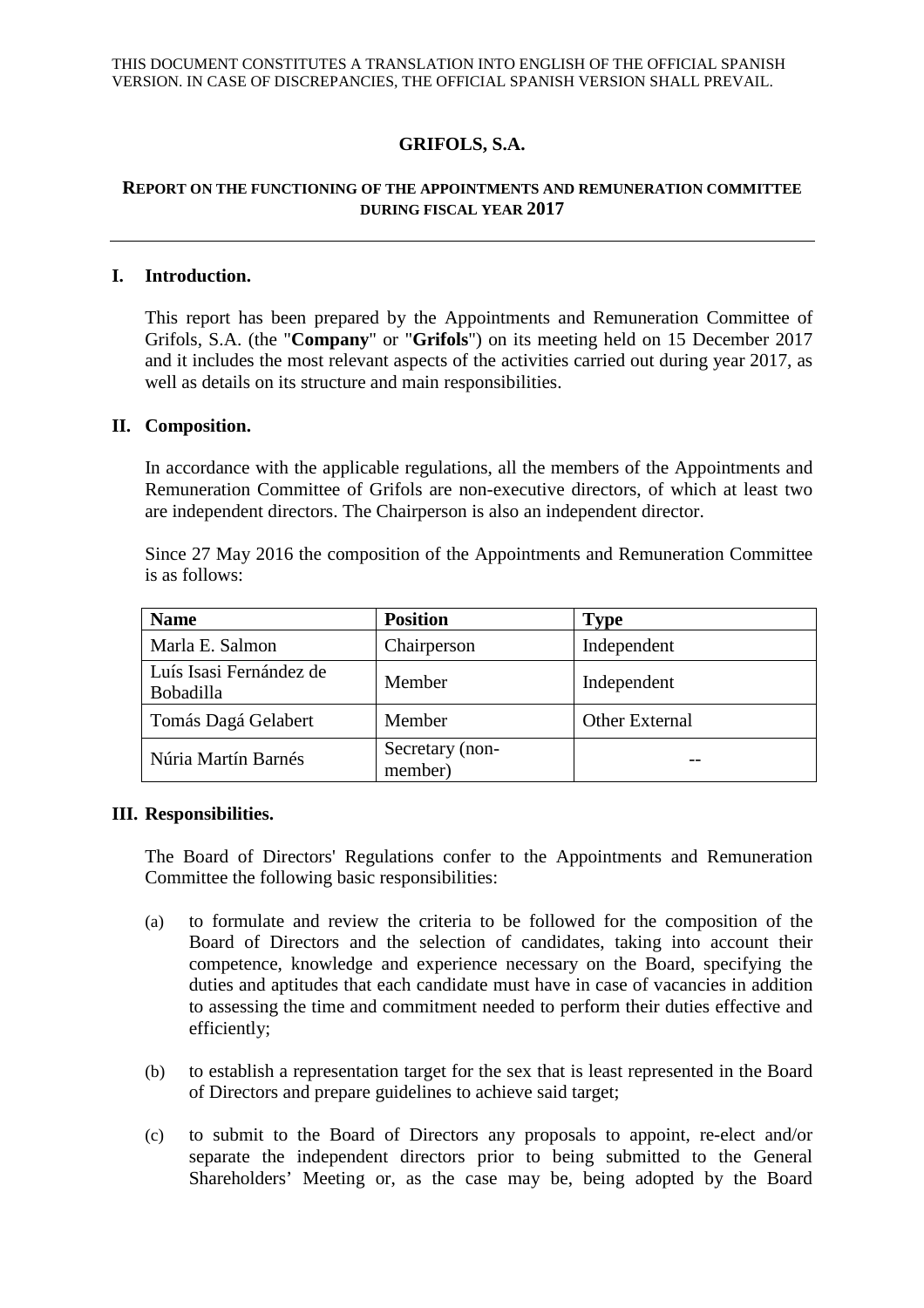exercising its power of co-option, and in all cases informing about the character of the director proposed;

- (d) to report the proposals of appointment, re-election and/or separation of the nonindependent directors for their appointment by the Board of Directors by means of co-option or their submission to the General Shareholders' Meeting by the Board of Directors;
- (e) to report the proposals of appointment and removal of the Chairperson and Vicechairpersons of the Board of Directors;
- (f) to examine and organize the succession of the Chairperson of the Board of Directors and the chief executive officer and, as the case may be, to make proposals to the Board so that said succession takes place in an orderly and well planned manner;
- (g) to report the proposals of appointment and resignation of the Secretary and Vice secretaries of the Board of Directors;
- (h) to report the proposal of appointment and removal of senior management proposed by the chief executive officer to the Board and the basic conditions of their contracts;
- (i) to propose to the Board the Directors the directors who shall be part of each of the Committees;
- (j) to propose to the Board of Directors the remuneration policy of the directors and general managers or anyone performing top-level management duties under the direct supervision of the Board, executive committees or executive directors, as well as the individual remuneration and other contractual terms regarding the executive directors, ensuring its fulfilment;
- (k) to periodically review the payment programmes of executive officers, considering their adequacy and performance; and
- (l) to report on the transactions that imply or could imply conflicts of interest and, in general, on matters covered in Chapter IX of the Board of Director's Regulations.

## **IV. Activities.**

During fiscal year 2017 the Appointments and Remuneration Committee of the Company has met in the following occasions:

- 24 February 2017;
- 31 March 2017:
- 26 October 2017; and
- $\bullet$  15 December 2017.

In these meetings different matters were discussed and approved related to the main responsibilities, in accordance with the Company's Board of Directors' Regulations.